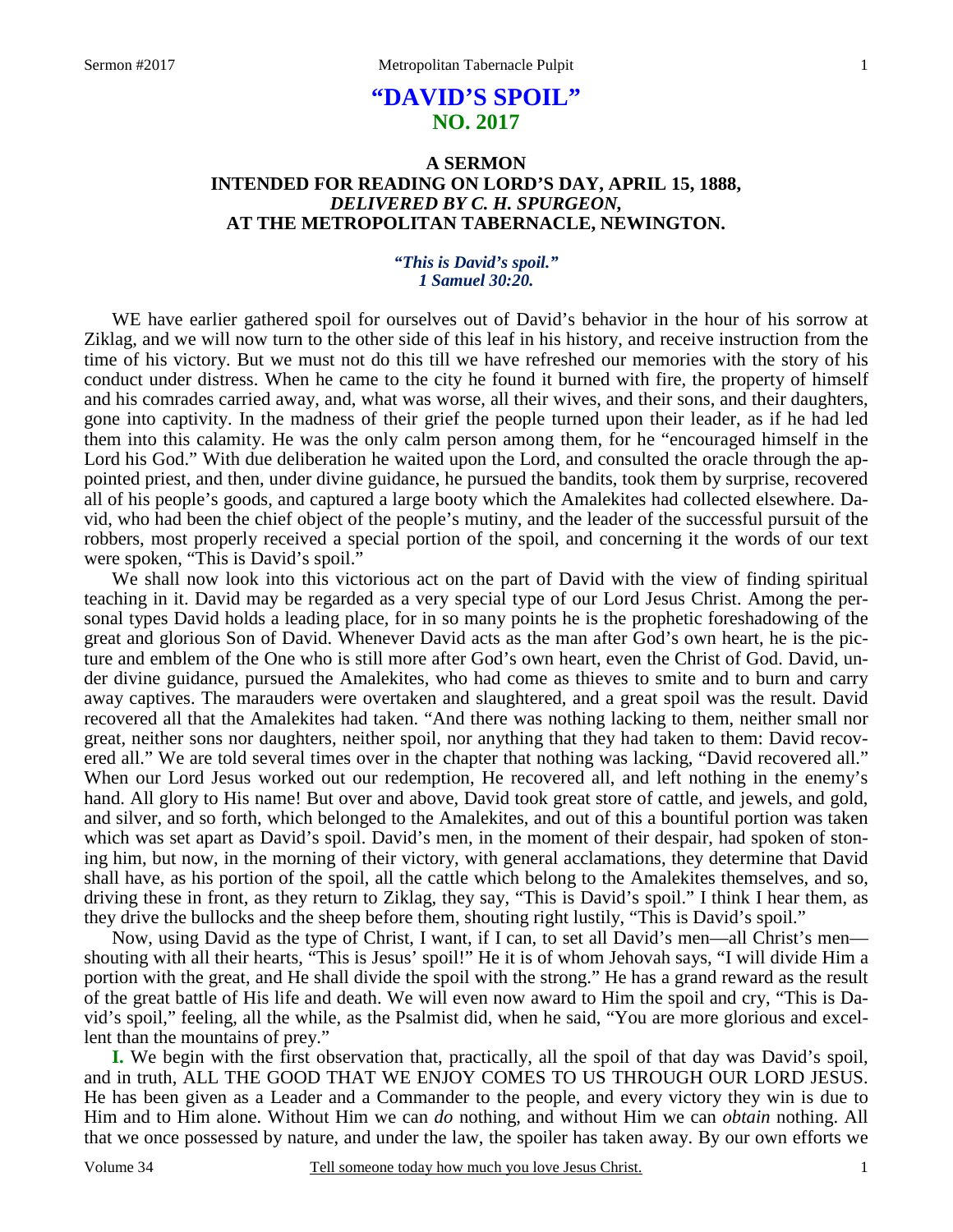can never regain what we have lost; only through our great Leader can we be restored and made happy. We ascribe unto Jesus all our gains, even as David's men honored their captain.

For, first, David's men defeated the Amalekites, and took their spoil, but *it was for David's sake that God gave success to the band.* God's eye rested upon His chosen servant, the Lord's anointed, and it was not for the warrior's own sakes, but for David's sake, that God guided them to the hosts of Amalek, and gave them like driven stubble to their sword. How much more true it is to us that every blessing, every pardoning mercy, every delivering mercy, is given to us through Him who is our Shield and God's anointed! It is for the sake of Jesus that we are pardoned, justified, accepted, preserved, sanctified. Only through this channel does the mercy of God come to us. The Lord God says, "Not for your sakes do I this, O house of Israel! Be ashamed and confounded for your own ways," and we, in response to that, can answer, "Not unto us, not unto us, but unto the name of the Well-beloved be praise, and honor, and glory, forever and ever!" Since everything comes to us because of Christ Jesus, we may say of every covenant mercy, "This is David's spoil." On this blessing, and on that favor, yes, on them all, we see the mark of the cross. These are all fruits of our Redeemer's passion, the purchase of His blood. Again we say with gratitude, "This is David's spoil."

Moreover, *David's men gained the victory over Amalek because of David's leadership*. If he had not been there to lead them to the fight, in the moment of their despair they would have lost all heart, and would have remained amidst the burning walls of Ziklag a discomfited company. But David encouraged himself in the Lord, and so encouraged all his desponding followers. Drawing his sword, and marching in front, he put spirit into them; they all followed with eager step because their gallant leader so courageously led the way. This is exactly our case, beloved, only we are even more indebted to our Lord Jesus than these men were to David. The Lord Jesus Christ has been among us, and has fought our battle for us, and recovered all that we had lost by Adam's fall and by our own sin. It is written of Him, "He shall not fail nor be discouraged." You know how He sets His face like a flint, how stout-hearted He was to accomplish the work of our redemption, and how He ceased not till He could cry victoriously, "It is finished"—

### *"Our glorious Leader claims our praise For His own pattern given."*

Following at His feet, we, too, fight with sin. Treading in His footsteps we, too, overcome the world, the flesh, and the devil. Have you never heard Him say, "Be of good cheer, I have overcome the world"? And you, dear brothers and sisters, whatever victories you win, whatever spoils you divide, will own that it is through Jesus that you have conquered. They said of Waterloo that it was a soldier's battle, and the victory was due to the men, but ours is our Commander's battle, and every victory won by us is due to the great Captain of our salvation. Let the crown be set upon His head, even on the battlefield, and let us say of every sin that we have overcome, every evil habit that we have destroyed, "This is David's spoil." We had never won this victory if Jesus had not led us; we have it for His sake. We have it under His leadership. Without exception, all the saints on earth and in heaven confess this to be true—

*"I ask them from where their victory came? They, with united breath, Ascribe their conquest to the Lamb, Their triumph to His death. They marked the footsteps that He trod, His zeal inspired their breast, And, following their incarnate God, Possess the promised rest."* 

I will not say more upon this point, but only ask you to remember that by nature we had all lost everything. We lost the garden with all its Paradisiacal joys; lost this world, the very earth bringing forth thorns and thistles to us; lost life, lost hope, lost peace, lost the favor of God. But Jesus has recovered all. All that the first Adam lost the second Adam has restored. David recovered all, and Jesus has recovered all. We ourselves were lost, but Jesus has brought us back from the hand of the enemy. He has given us ourselves, if I may use such an expression, and now we who were dead are alive again, the lost are found. Once, every faculty of ours was being used for our own destruction, but now, sanctified by the grace of God, all is being used for God's glory, and for our own ripening and perfecting. Jesus has re-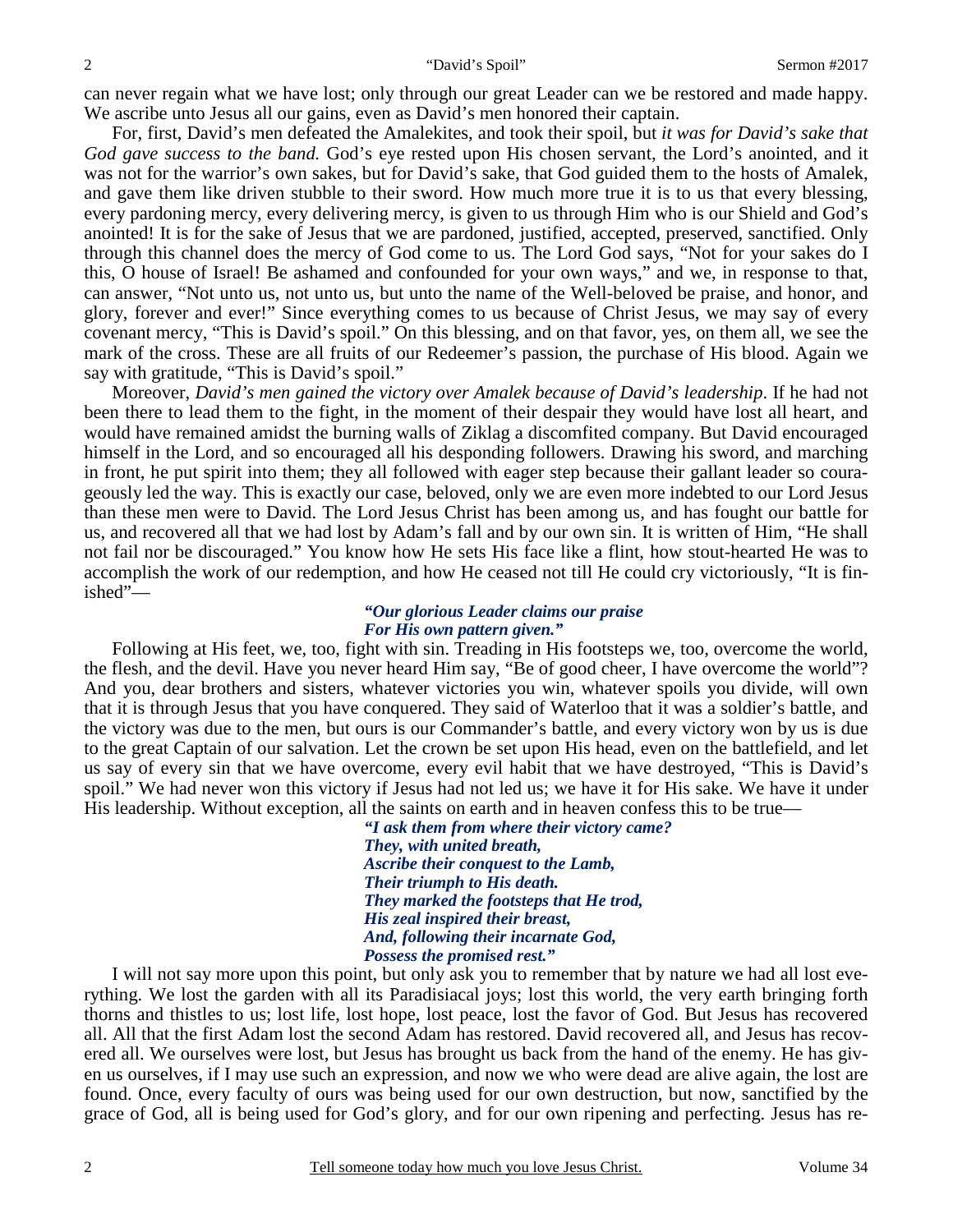### Sermon #2017 "David's Spoil"

3

covered us for ourselves and for our God; the prey has been taken from the mighty, and the lawful captive has been delivered.

Yes, and our Lord Jesus, has recovered for us the future as well as the past. Our outlook was grim and dark indeed till Jesus came, but oh, how bright it is now that He has completed His glorious work! Death is no more the dreaded grave of all our hopes. Hell exists no longer for believers. Heaven, whose gates were closed, is now set wide open to every soul that believes. We have recovered life and immortal bliss. We are snatched like brands from the burning, and made to shine like lamps of the palace of the great King. We are set up to be forever trophies of the conquering power of Jesus, our glorious David. Look at all the saints in heaven in their serried ranks, and say of them all, "This is David's spoil." Look at the blood-bought church of God on earth—the ten thousands that are already washed in His blood, and following at His feet—we may say of all this ransomed flock, "This is David's spoil." Each one of us, looking at himself, and all his past, and all his future, may say, "This, too, is David's spoil." Christ has done it, done it all, and unto His name let the whole host shout the victory.

I feel as if I could stop the sermon, and ask you to sing, but it will be better if I content myself with repeating the hymn—

> *"Rejoice, you shining worlds on high, Behold the King of glory nigh! He comes adorned with victory, He made our foes before Him flee. You heavenly gates, your leaves display, To make the Lord the Savior's way! Laden with spoils from earth and hell, The Conqueror comes with God to dwell. Raised from the dead, He goes before; He opens heaven's eternal door: To give His saints a blessed abode, Near their Redeemer and their God."*

**II.** But the most interesting part of our subject is this; all the booty was practically David's spoil, but there was a part of it which was not recovered, but was a clear gain. They recovered all they had lost, and over and above there was a surplus of spoil from the defeated foe. Now, in the great battle of Christ on our behalf, He has not only given us back what we lost, but He has given us what Adam in his perfection never had. And I want you to dwell upon that, because this part of it is peculiarly our Lord's spoil. THOSE GOOD THINGS WHICH WE NOW POSSESS, OVER AND ABOVE WHAT WE LOST BY SIN, COME TO US BY THE LORD JESUS. Now that the Son of God has come into the field, He is not content with restoration; He turns the loss into a gain, the fall into a greater rising.

And first, dear friends, think; *In Christ Jesus human nature is lifted up where it never could have been before.* Man was made in his innocence to occupy a very lofty place. "You made him to have dominion over all the works of Your hands; You have put all things under his feet." Man would have enjoyed that dominion had he never fallen, but he never could have obtained what he has now gained, for "we see Jesus, who was made a little lower than the angels for the suffering of death, crowned with glory and honor." And we see in Jesus human nature joined in mysterious union with the Godhead. I never know how to speak about this miracle of the divine incarnation. We are men and women, poor creatures at our very best, yet in Christ Jesus our dignity is perfectly amazing. Angels excel in strength and beauty, but no angel was ever joined to the Godhead as manhood is now united to God. The nearest being to God is a man. The noblest existence—how shall I word it?—the noblest of all beings is God, and the God-man Christ Jesus, in whom dwells all the fullness of the Godhead bodily, is with Him upon His throne. It is a wondrous honor this—that manhood should be taken into intimate connection, yes, absolute union with God! For listen; through Jesus Christ we are this day made the sons of God, which angels never were. "Unto which of the angels said He at any time, You are My Son"? But He has said this to us. Christ took not up angels, but He took up the seed of Abraham, and He has made the believing seed of Abraham to be the sons of God. Listen again, "And if children, then heirs; heirs of God." God's heirs! What a word is this! How simple but how sublime! I know how to say it, but not how to expound it! It does not want explanation, and yet its depths are fathomless. Every believer is God's heir—the heir of God. Could this have been, had there been no fall and no redemption? Children and heirs are more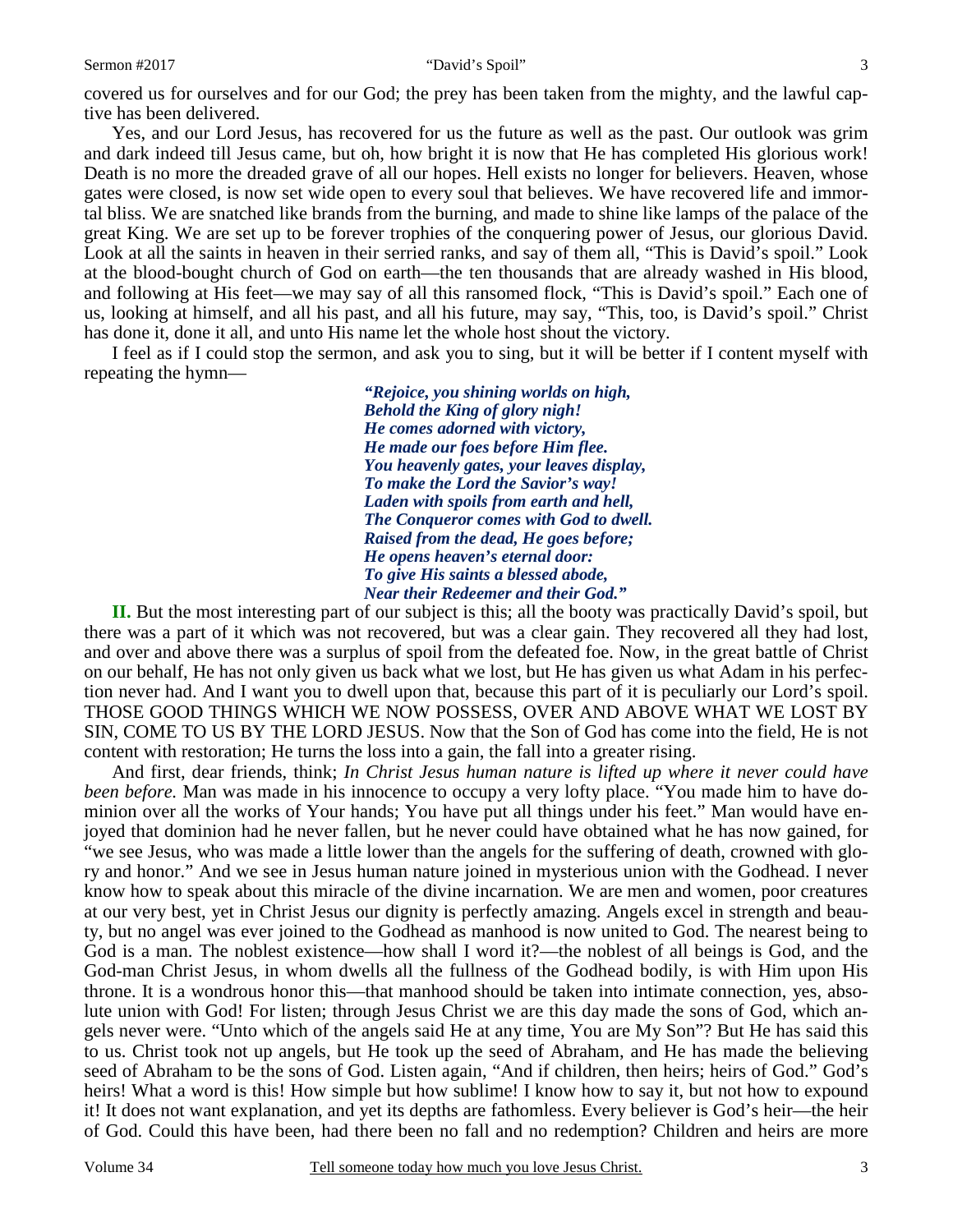than was ever spoken of in Eden. Yes, listen yet again. Now we are one with God in Christ Jesus, for it is written concerning our Lord, "We are members of His body, of His flesh, and of His bones." Close as the marriage union is, yet Paul declared, when he spoke of it, "This is a great mystery: but I speak concerning Christ and the church." Unfallen manhood was never declared to be one with the Son of God, and yet through the covenant of grace this is our position. We are joined by vital, real, conjugal union to Jesus Christ the Son of the Highest, very God of very God, and this is an elevation so transcendent that I feel bowed down beneath the weight of glory which is revealed in us. The most glorious being next to God is man. A sinner most shameful once, but now in Christ a child accepted and honored! What can I say of this but "This is David's spoil"? This is what Jesus brought us. It came to us by no other way or method. Neither do we know in what way or method it could have been given to us, but by the will of God through our Lord Jesus Christ. It is given to us through Jesus Christ, our elder Brother and our covenant Head, and unto Him let the glory of it be ascribed world without end.

Another blessing which was not ours before the fall, and therefore never was lost, but comes to us as a surplus, is *the fact that we are redeemed*. You sang just now that verse—

# *"Never did angels taste above*

*Redeeming grace and dying love."* 

It is clear that you could never have known free grace and dying love if Jesus had not come to redeem you. Unfallen intelligent spirits will say in eternity, "Do you see those beings bowing nearest to the eternal throne? Do you see those well-beloved creatures? Who are they?" Spirits that have lived in other worlds will come crowding up to the great metropolis, and will say one to another, "Who are those courtiers—those that dwell nearest to God? Who are they?" And one spirit will say to another, "They are beings whom God not only made as He made us, but whom the eternal Son of God redeemed by blood." And one shining one will say to his fellow, "What is that? Tell me that strange story." Then will his companion delight to say, "They were saved because the Son of God took their nature, and in that nature died." "Wonderful! Wonderful!" his friend will answer, "How could it be? Was there suffering for them, and pain for them, and bloody sweat for them, and death for them on the part of the ever-blessed Son of God?" The answer "It was even so," will be news full of astonishment even to the best instructed celestial mind. Spirits will look at us with wonder, and say, "What strange beings are these? Others are the work of God's hands, but these are the fruit of the travail of His soul. On others we see the marks of divine skill and power, but here we see the tokens of a divine sacrifice—a divine blood-shedding." Truly, we may say of our redemption, "This is David's spoil." That you and I should be such wonders as we must be in being redeemed beings, is indeed something given to us by Jesus over and above what Adam lost, and throughout eternity all the sacred brotherhood of the redeemed by blood will be princes in the courts of God—the aristocracy of heaven, for "He has made us kings and priests unto God."

*We shall be creatures who have known sin, and have been recovered from its pollution*. There will be no fear of our being exalted with pride, or drawn away by ambition as the now-apostate angels were, for we shall constantly remember what sin did for us, and how grievous was our fault. We shall forever remember the price at which we were redeemed, and we shall have ties upon us that will bind us to an undeviating loyalty to Him who exalted us to so glorious a condition. It seems to me wonderful beyond expression; the more I consider, the more I am astonished. A spirit that has never fallen cannot be trusted in the same way as one that has fallen and has been delivered, and has been newly-created, and blood-washed, and has been gifted with an abiding and eternal character. Such a being shall never fall, because forever held by cords of love eternal, and bonds of gratitude infinitely strong, which will never let it waver in holy service. It is a work worthy of a God to create such beings as we shall be, since we shall be securely bound to voluntary holiness, and our wills, though always free, shall be immutably loyal to our Lord. As the twice-born, we shall be the noblest of God's works; we shall be the first fruits of His creatures; we shall be accounted as the royal treasure of Jehovah. Then shall we sit with Christ upon His throne, and reign with Him forever. "This is David's spoil."

*We receive blessings unknown to beings who have never fallen*. I sometimes murmur to myself—and sweet music it has been as I have quietly murmured it—we are the elect of God. Election is a privilege most high and precious, what can exceed it in delight? This also is David's spoil. We are also redeemed from among men; the redemption of the soul is precious. "This is David's spoil." We are covenanted ones, with whom God has entered into bonds of promise, swearing by an oath to keep His word; this,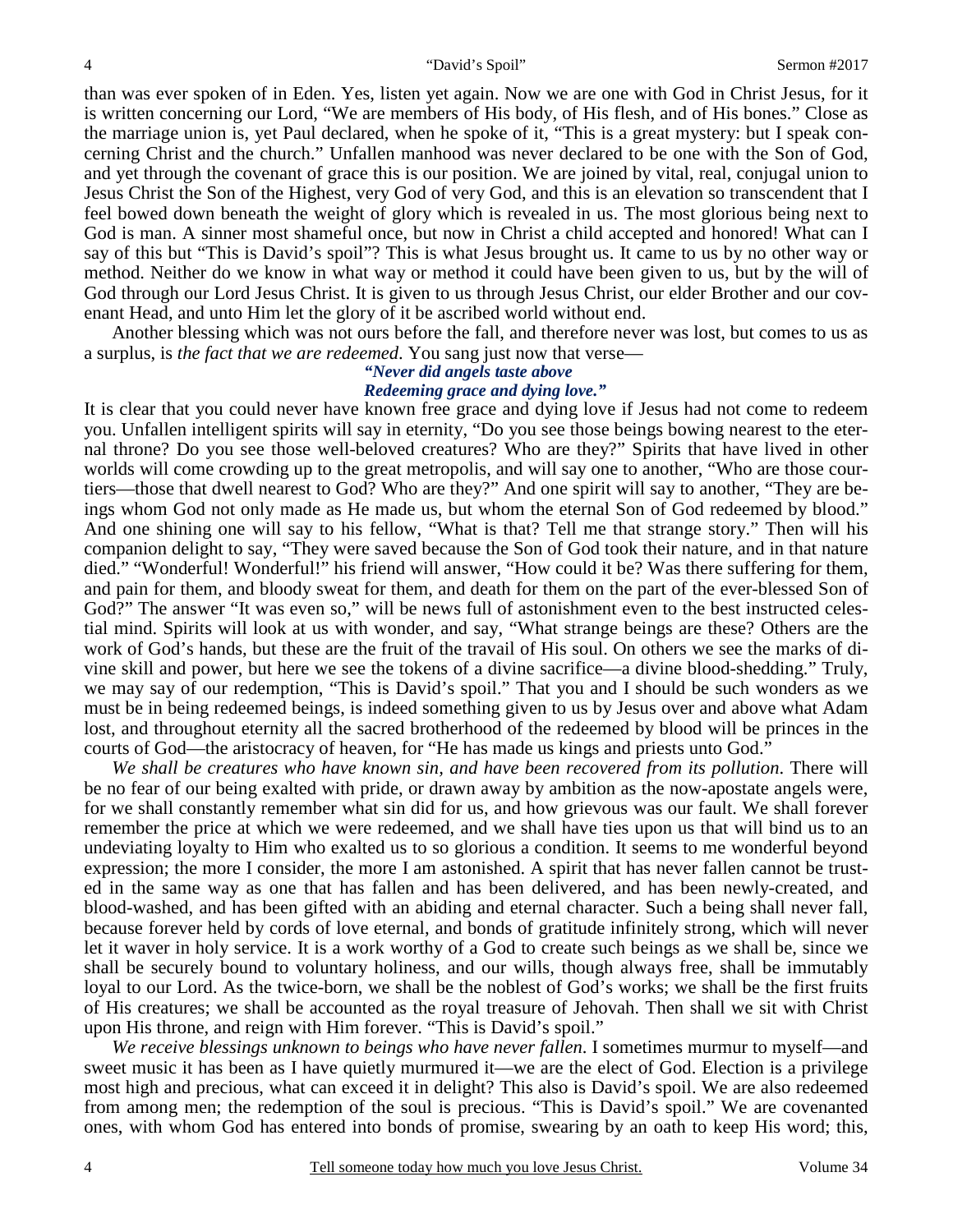too, is David's spoil. Where had you ever heard of redemption, election, covenant, and such-like words, if it had not been for the blessed Christ of God, who has redeemed us by His blood? Sing you, then, who have received back your lost inheritance, and sing more sweetly still, you who have been blessed with all spiritual blessings, in the heavenlies according as the Father has chosen you in Christ Jesus. Sing aloud unto His holy name, and say of your special privileges, "This is David's spoil."

Again, to my mind it is a very blessed fact that you and I will partake of a privilege which would have been certainly unnecessary to Adam, and could not by Adam have been known, and that is, *the privilege of resurrection.* We shall die unless the Lord should suddenly appear. I would not have you, brothers and sisters, look upon the prospect of death with any sort of dread. I know that death is associated with pain, but nothing can be more absurd. There is no pain in death; pain belongs to life; death, even naturally, puts an end to pain. But death to the believer is undressing as His Lord undressed putting off garments of which, I think, we need not be so very fond, for they do fit us ill, and oftentimes, when our spirit is willing, it is hampered by these garments of clay, for the flesh is weak. Some look with intense delight to the prospect of the Savior's coming, as a means of escape from death. I confess I have but slender sympathy with them. If I might have my choice, I would prefer, of the two, to die. Let it be as the Lord wills, but there is a point of fellowship with Christ in death which they will miss who shall not sleep, and it seems to me to have some sweetness in it to follow the Lamb wherever He goes, even though He descend unto the sepulcher. "Where should the dying members rest but with their dying Head?" That grave of our blessed Lord, if He had not meant us to enter it, would have been left an empty tenement when He came away, but when He came out of it, He left it furnished for those that should come after Him. See there the grave clothes folded up for us to use! The bed is prepared for our slumber.

The napkin is laid by itself, because it is not for the sleeper, but for those who have lost His company. Those who remain behind may dry their eyes with the napkin, but the grave clothes are reserved for others who will occupy the royal bedchamber. When great men removed in olden time their servants took away the tapestry or hangings of their chambers, but if those hangings remained, it was for the convenience of guests who were invited to occupy my lord's rooms. See, then, our Lord expects us to lie in His royal bedchamber, for He has left the hangings behind Him! To the retiring room of the tomb we shall go in due time. And why should we be grieved to go? For we shall come forth again; we shall rise from the dead. "Your brother shall rise again," was Mary's consolation from the Master's lips. It is yours. We are not going to a prison, but to a bath, wherein the body, like Esther, shall be purified to behold the King. It is our joy to be sure that "as the Lord our Savior rose, so all His followers must." We do not know much about the resurrection of the body, and therefore we will not attempt to describe it, but surely it will be a delightful thing to be able to dwell forever in a body that has been in the grave, and has had fulfilled in it the sentence, "Dust you are, and unto dust shall you return," but which has been raised again by that same power which raised our Lord Jesus Christ from the dead. We shall inhabit a body which shall no more see corruption, or be subject to weakness, or pain, or decay, but shall be like the glorified person of our Lord. Oh, there is sweetness in the thought that we shall in this forever have fellowship with our risen Lord! Children of the resurrection, dread not death! Your faces are turned to the sun. Press forward to the light eternal, and fear not to pass through the death-shadow; it is no more than a shadow. If you cannot leap over the grave, you can pass through it. It shall be your joy to rise when the morning breaks, and to be satisfied, for you shall wake up in His likeness. As for the resurrection, "this is David's spoil," this is Christ's gift and blessing. The resurrection from the dead is the peculiar glory of Christianity. The immortality of the soul had been taught and known before, for it is a truth which even reason itself teaches, but the resurrection of the body comes in as the last and crowning comfort of our spirits, and "this is David's spoil."

Let me not weary you. The topic might well interest us on several occasions; it is too large to be confined to one discourse. *Our singular relation to God, and yet to materialism,* is another rare gift of Jesus. God intended, by the salvation of man, and the lifting up of man into union with Himself, to link together in one the lowest and the highest—His creation and Himself. Shall I make it very plain? These poor substances—earth, water, and the like—they seem far down in the scale. God makes a being that shall be, as an old Puritan used to say, half soul and half soil; even man who is both spirit and dust of the earth. We find in him water, salts, acids, all sorts of substances combined to make up a body, and married to this is a soul, which is brother to the angels and akin to Deity. Materialism is somewhat exalted in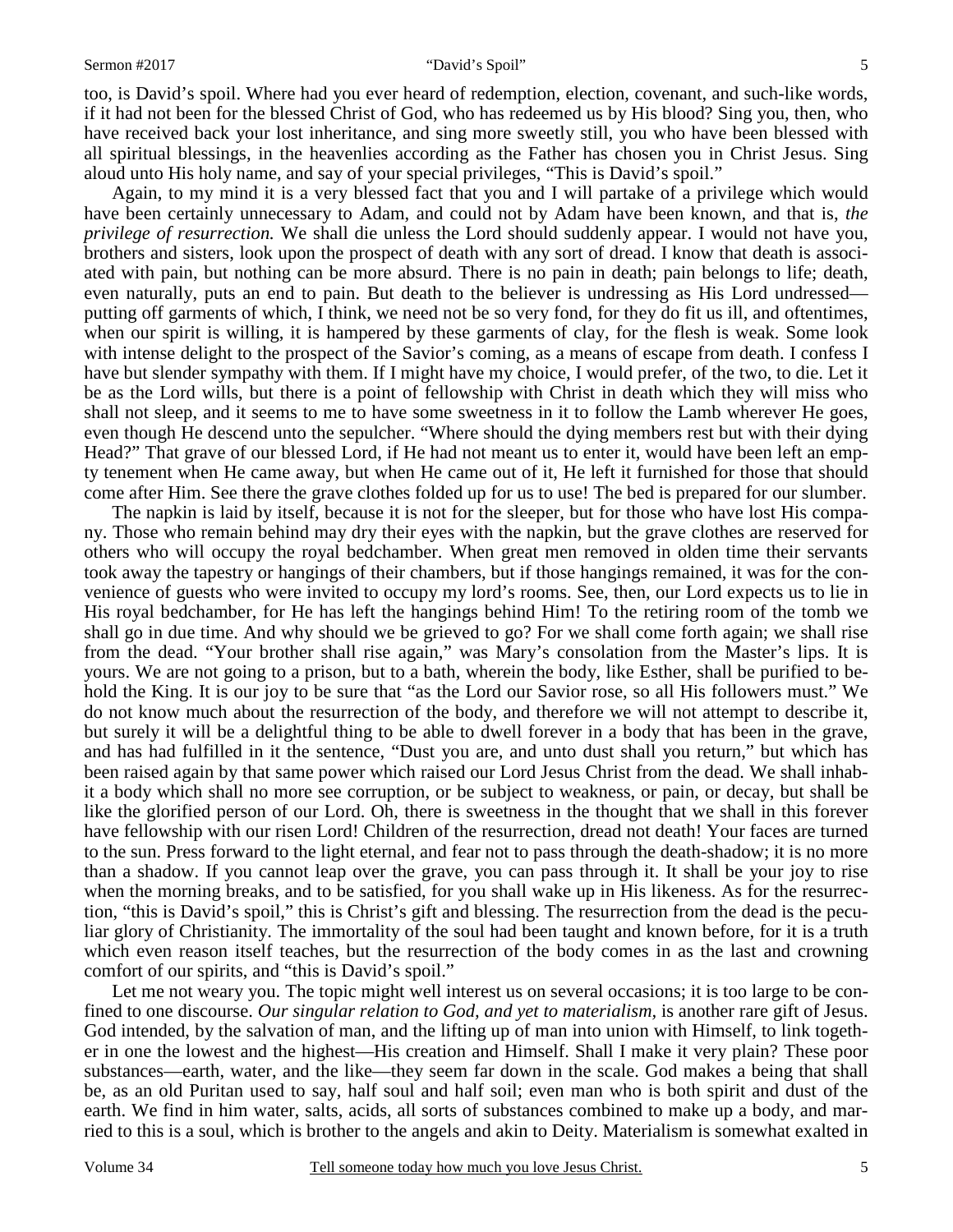being connected with spirit at all. When spirit becomes connected with God, and refined materialism becomes connected with a purified spirit, by the resurrection from the dead, then shall be brought to pass the uplifting of clay, and its junction with the celestial. Do you not see how God, in the perfecting of His gracious purpose through the resurrection of the dead, causes His glory to be reflected even upon what we regard as poor material substances, gross and mean?

Try and get at my meaning again. Quakers, whom I greatly respect, get rid of the two ordinances, by denying that they are of perpetual obligation. They banish baptism; they put away the Lord's Supper. I have sometimes wished that I were able to agree with them, because my whole spirit and tendency are towards the spiritual rather than the ritual, but if anything is plain to me in Scripture, it is that Jesus Christ did command us to be baptized in water in the Triune name, and that He bade His disciples remember Him in the breaking of bread and in the drinking of the cup. The danger of men's making too much of outward forms was encountered for some wise purpose. It was, I think, because God would have us know that even the material, though it can only enter the outer court, is still to be sanctified unto Himself. Therefore, water, bread, and wine, all material substances, are used not only as symbols, but as tokens that all created things shall be ennobled and sanctified. Look you, sirs, "Creation was made subject to vanity, not willingly, but by reason of Him who has subjected the same in hope." Through man's sin this outward world became blackened, darkened, and degraded, but God intends, through man, to lift up the nethermost extremities of His creation into a greater nearness to Himself than they ever could have reached by any other means. And this is how it comes about. We are taking up with us, as it were, the earth which makes a part of ourselves. We are drawing up with ourselves the earth in those simple symbols with which we worship God. We are ourselves lifted up as spirits, and we are soon to be lifted up as spirits enshrined in purified bodies, and thus we bring the whole creation of God into nearer contact with Himself. Hence it is that we are called "kings and priests." What can the dead earth do in worship till there comes one who worships God as the world's priest? What can the fields and woods and hills say in the worship of God? They are mute till a tongue attempts the holy task of uttering their praise. You and I are made of such stuff as the world around us, and yet we are the compeers of angels. We are brothers to the worm, and this body of ours is but a child of mother earth on which it lives. See then how mother earth worships God through us, and dull, dead matter, finds life and song. Behold the mists and the clouds become a steaming incense of praise to God through men like ourselves, who, because Christ was slain, have been made kings and priests unto God.

I wish you would, rather than listen to me, try and muse upon the wonderful position which redeemed men do now occupy, and will occupy forever and ever. For my own part, I would not change places with the angel Gabriel, no, not if he gave me his swift wing to boot, for I believe that an infinitely greater honor belongs to the least of God's children than to the very highest of God's servants. To be a child of God—oh, bliss!—there is no glory that can excel it. But all this is a special gift to our humanity through our Lord Jesus. "This is David's spoil."

*Our manifestation of the full glory of God* is another of the choice gifts which the pierced hands of Jesus alone bestow. Principalities and powers shall see in the mystical body of Christ more of God than in all the universe besides. They will study in the saints the eternal purposes of God, and see therein His love, His wisdom, His power, His justice, His mercy blended in an amazing way. They will admire forever those whom God loves and delights in, those whom He keeps as the apple of His eye, those whom He rejoices over, and of whom He has said that He will rest in His love, and He will rejoice over them with singing. Truly it has not entered into the heart of man to guess at the glory of God in the saints, the exceeding glory which shall be revealed in us through Jesus Christ our Lord. "This is David's spoil." Oh, come, let us sing unto the Lord, let us magnify the name of Jesus Christ!

**III.** I close with the most practical part of my sermon; THAT WHICH WE WILLINGLY GIVE TO JESUS MAY BE CALLED HIS SPOIL. There is a spoil for Christ which every true-hearted follower of His votes to Him enthusiastically. We have already seen that all things which we have are of Christ, and that there are certain special gifts which are peculiarly of Christ; and now, what shall be David's spoil from you and from me?

First, *our hearts are His alone forever*—

*"Here's my heart, Lord, take and seal it, Seal it from Your courts above."* 

6

6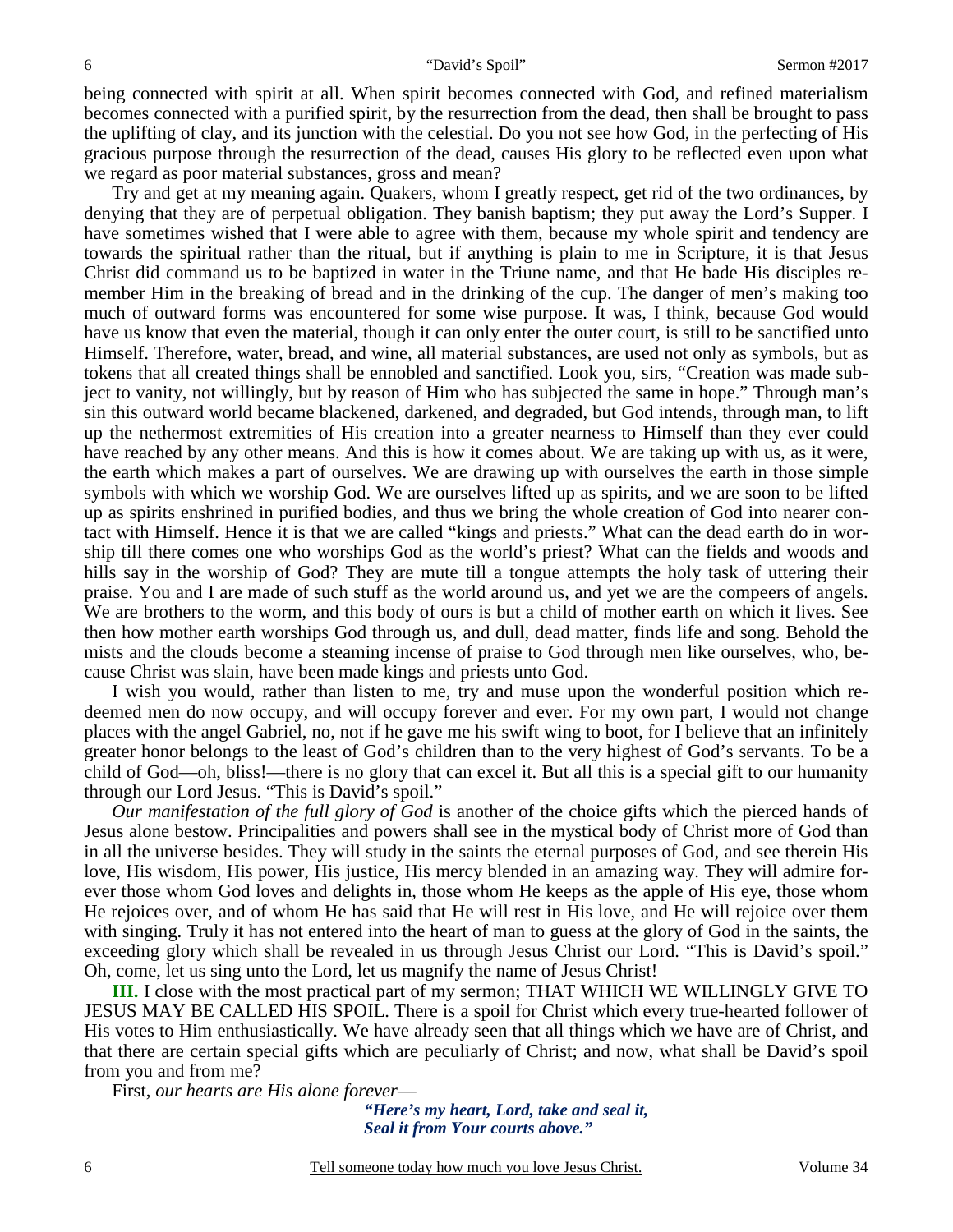Of every believing heart it may be said, "This is David's spoil." You and I must give ourselves tomorrow to earning our daily bread, and our thoughts must go, to a large extent, after earthly things in the common pursuits of everyday life. But our hearts, our hearts, are as fountains sealed for our Wellbeloved. O mammon, you shall not have them! O pleasure, you shall not have them! These are David's spoil. Our hearts belong to Jesus only. "My son, give Me your heart," is an Old Testament command, but under the New Testament manifestation of love we fulfill it, "for the love of Christ constrains us; because we thus judge, that if one died for all, then were all dead: and that He died for all, that they which live should not henceforth live unto themselves, but unto Him which died for them, and rose again." Let it be so that our whole heart is the sole possession of Jesus! We will neither rend it, nor cast lots whose it shall be, for "this is David's spoil."

Now there is another property I should like King Jesus to have, and that is, *our special gifts*. I know one who, before his conversion, was known to sing, and he often charmed the ears of men with the sweet music which he poured forth, but when he was converted he said, "Henceforth my tongue shall sing nothing but the praises of God." He devoted himself to proclaiming the gospel by his song, for he said, "This is David's spoil." Have you not some gift or other, dear friend, of which you could say, "Henceforth this shall be sacred to my bleeding Lord?" Some peculiar faculty? Some choice piece of acquirement not generally possessed? Something in which you excel? I would that you had at least some little garden of flowers or herbs which you could so reserve that therein only Jesus should pluck the fruits. Say of the best gift you possess, "This is David's spoil." Is it not well to consecrate some part of the day, and say, "This hour is Christ's"? "I have my work to do, my business must be seen to; all is Christ's. But still I will reserve a special season, and wall it in, like a private garden, in which, with prayer, and praise, and meditation, I will commune with my Lord, or else in actual service I will honor His name." Say, "This is David's spoil." Come dear heart, what do you mean to give Him? Surely you have some natural faculty or acquired skill which you can lay at His feet.

Moreover, while our whole selves must be yielded to the Lord Jesus, there is one thing that must always be Christ's, and that is *our religious homage as a church*. Somebody says that the Queen is head of the church. God bless her, but she is no head of the church of Christ! The idea is blasphemous; headship "is David's spoil." Jesus Christ is Head over all things to His church, and nobody else can take that position. No one may dare to take the title of "head of the church" without a usurpation of our Lord's royal right. Certain teachers of the church claim authority over conscience, and assert that they are infallible. I have heard it said that they are supreme guides, but I do not believe it, because "This is David's spoil." We have one infallible Teacher, and that is Jesus Christ our Savior. We yield obedience to His every word, and demand that others should do the same. Whatsoever *He* says to us by His Spirit in the Word of God is to us infallible truth, and we cease to dispute when Jesus speaks, but no man else shall dictate doctrine to us, for "This is David's spoil." He must be sole Rabbi in the midst of His church. We call Him Master and Lord, for so He is. I would have you keep your conscience for Christ alone. Take care that no book ever overlaps the Bible, that no creed ever contradicts the form of sound words contained in God's own Word; that no influence of minister or writer supplants the guidance of the Holy Spirit. Your soul's obedience and faith belong to Jesus only, "This is David's spoil."

Lastly, have you not something of *your own proper substance* that shall be David's spoil just now? That was a blessed act when the woman broke the most precious thing she had—her box of alabaster, and let the perfumed nard stream down the Savior, anointing Him for His burial. She felt that the precious perfume was "David's spoil." There was no waste; in fact, no other gift ever went so completely to its purpose without being taxed on the road, for Jesus had it all. Kindly did He observe the loving honor which she paid Him. What if the ointment were sold, and given to the poor? Yet it could never be so economically used as when it was all devoted to Him. I do think it so pleasant sometimes to give Jesus Christ distinctly a gift from yourself of somewhat that you will miss. It is good to give to the poor, but it has a daintier sweetness in it to do somewhat distinctly for Him, for the spread of His own glory, and the making known of His own fame. "The poor you have always with you," abound towards them in your charity whenever you will, but to your Lord at special seasons dedicate a choice gift, and say, "This is David's spoil." There was a poor woman once, whose little fortune could be carried between her finger and her thumb—her fortune I said, for it was all she had. Two mites, I am told, was all it came to. She took it, it was her all, and she put it in the treasury, for this was "David's spoil." It belonged to the Lord